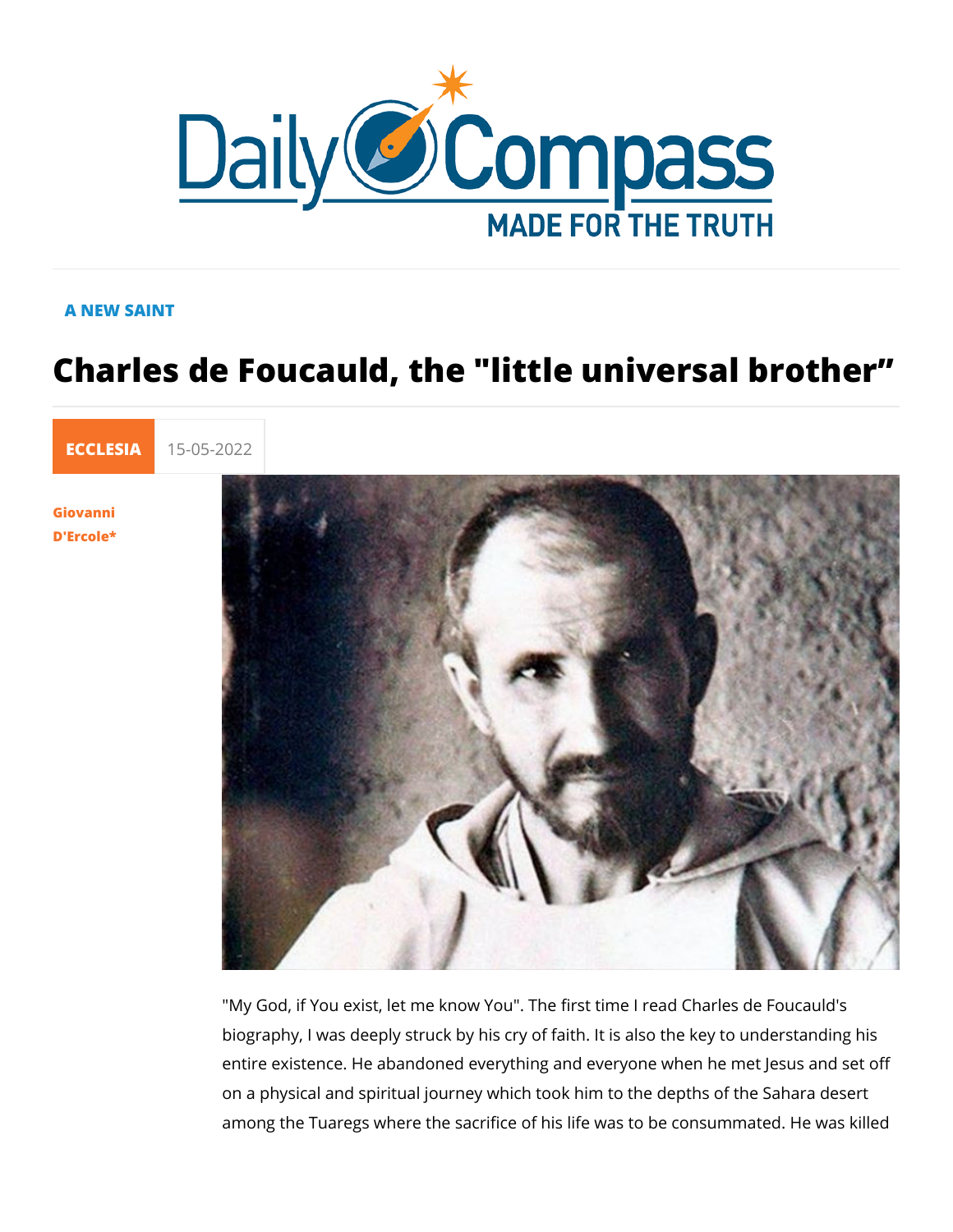on 1 December 1916, in a clash between soldiers and rebels. In truth, dying for the faith had always been his most fervent aspiration.

**"At the beginning of October 1886", he wrote in his diary,** "after six months spent with my family in Paris, while I was having the writings of my trip to Morocco printed, I found myself with some very intelligent, virtuous, and Christian people; at the same time, I felt a strong inner grace inside me that was pushing me: I started to go to church, without being a believer, it was the only place where I felt comfortable, and I spent long hours there, repeating a strange prayer: "My God, if You exist, let me know You!"

**Born in France, in Strasbourg, on 15 September 1858,** baptised two days after his birth, Charles de Foucauld was soon orphaned: his mother, father, and paternal grandmother died in 1864. It was his maternal grandfather who took him in with his sister Mary, both still very young. He notes in his diary: "I have always admired the great intelligence of my grandfather, whose infinite tenderness surrounded my childhood and youth with an atmosphere of love, I always feel its warmth with emotion". This, however, did not prevent him from going through the crisis of adolescence and youth, becoming, as he puts it, a "worldly young man without God", turning away from the faith.

**"For 12 years," he confesses to himself,** "I neither denied anything nor believed in anything, despairing of the truth and no longer even believing in God, no evidence seemed clear enough to me. At the age of 17 there was only selfishness, vanity, wickedness, desire for evil within me, I was like a madman... I was in the dark of the night. I no longer saw God or men: I only saw myself". Although unconvinced, he enrolled in Military School, and for some years his only concern was the pursuit of pleasure in food and partying. Sent to Algeria in 1880, he felt attracted to the country and the Algerians but, romantically entangled with a woman, he was relieved of his military commission and returned to France; he left again shortly afterwards for Tunisia. However, in January 1882 he resigned from the army and the sequence of his adventures as a perpetual, restless traveller began. In Morocco, where he arrived with a preparation of no less than 15 months in the company of the Jew Mordecai, he had a truly unique experience of travelling 3000 km in an almost unknown country, concluding his search for all the topographical sites on 23 May 1884, when as a poor beggar he arrived at the border with Algeria, barefoot, thin and dirty. However, he wrote about this Maghreb journey: "It was hard, but very interesting, and I succeeded".

**Back in Paris with his family,** he experienced the phase of his conversion thanks to an encounter with Abbot Huvelin, who immediately invited him to get on his knees and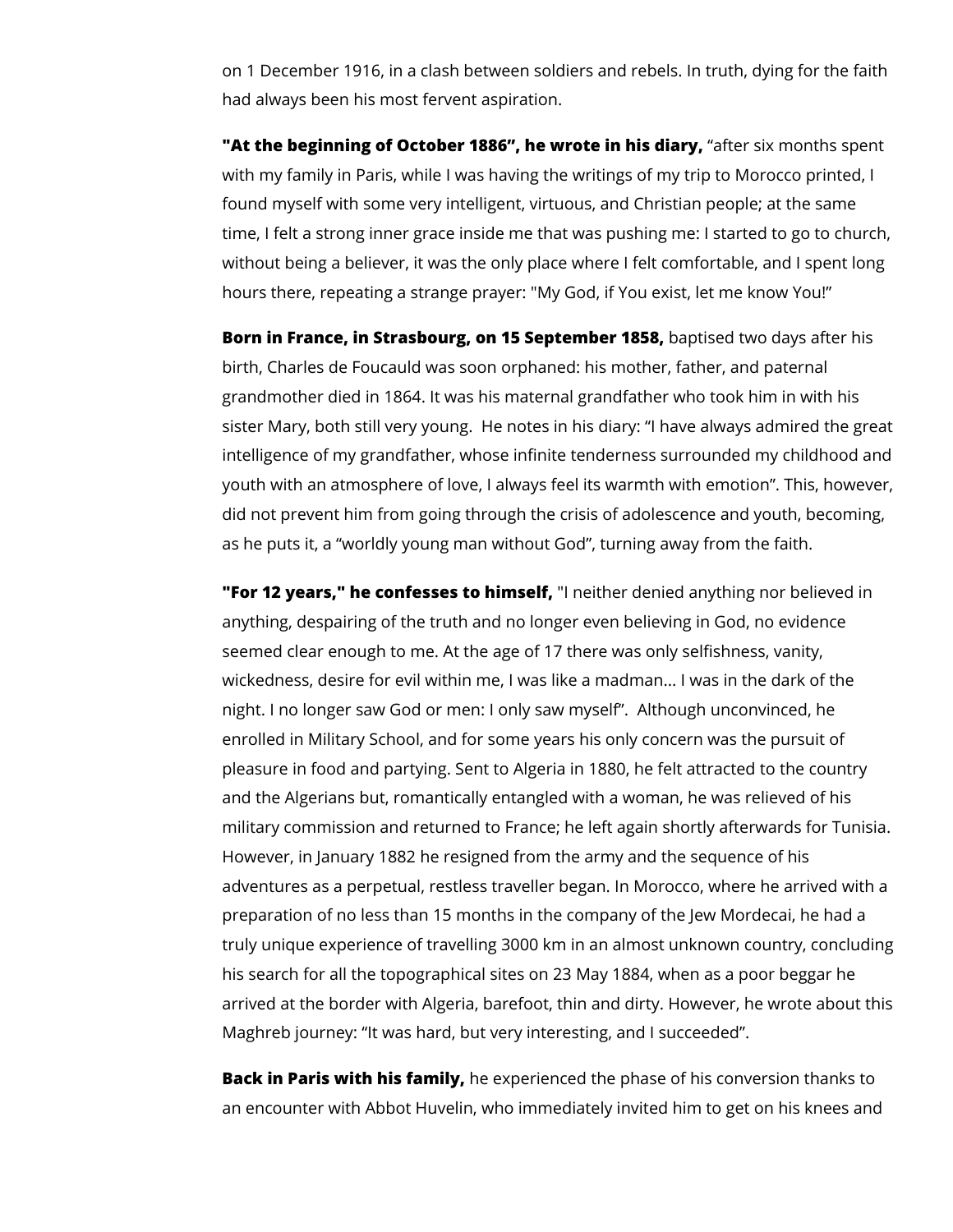go to confession. It was thanks to this paternal imposition by his priest friend that Charles' soul opened up and his conversion was immediate and total. We read in his writings: "I turned to Abbot Huvelin. I asked him for religious lessons: he ordered me to get down on my knees and go to confession, to go and receive Communion immediately... If there is joy in heaven for a sinner who converts, there certainly was when I entered the confessional!" He comments: "How good you are, Lord! How happy I am!" From then on, everything else would be a search, sometimes serene and often spasmodic, for God's will.

Everything changes in his existence, as he desires to become religious and live only for God: "I want to lead the life that I glimpsed, perceived while walking through the streets of Nazareth, where Our Lord, a poor craftsman lost in humility and obscurity, walked". After a period spent in two Trappist monasteries, in France and in the Middle East, following the austere life of strict Trappist observance, he lived as a hermit in the land of Jesus (1897 - 1900) to share the life of Nazareth, with the plan to do so together with other brothers for whom he had already drafted the 'Rule of Little Brothers'.

**In August 1900, thanks to the intervention of Abbot Huvelin,** he was ordained a priest to dedicate himself immediately to the 'lost sheep', to the most abandoned, most neglected souls, by putting into practice the commandment of love: 'Love one another, as I have loved you, by this they will recognise that you are my disciples'. And he wrote on this subject: "Knowing from experience that no people is more abandoned than the Muslims of Morocco, of the Algerian Sahara, I asked and obtained permission to come to Béni Abbès, a small oasis in the Algerian Sahara on the border with Morocco", where he stayed from 1901 to 1904. Every day, Charles spent long hours at the foot of the Tabernacle, convinced that "the Eucharist, it is Jesus, it is all Jesus" and that "when one loves, one would like to talk uninterruptedly with the beloved, or at least look at them without ceasing; prayer is nothing more than this: to entertain oneself familiarly with the Beloved; one looks at Him, one tells Him how much one loves Him, one enjoys remaining at His feet".

**The Gospel had also transfigured him physically,** and Brother Charles put himself at the service of the poorest; he left Akabli at the request of the local bishop and in January 1904 reached the Touareg tribe in southern Sahara, settling in Tamanrasset. "I reside here, the only European... Happy to be alone with Jesus, only for Jesus" with this apostolic programme: "My apostolate must be the apostolate of goodness. If someone asks me why I am sweet and good, I must answer: 'Because I am the servant of a Good that is better than I am'.